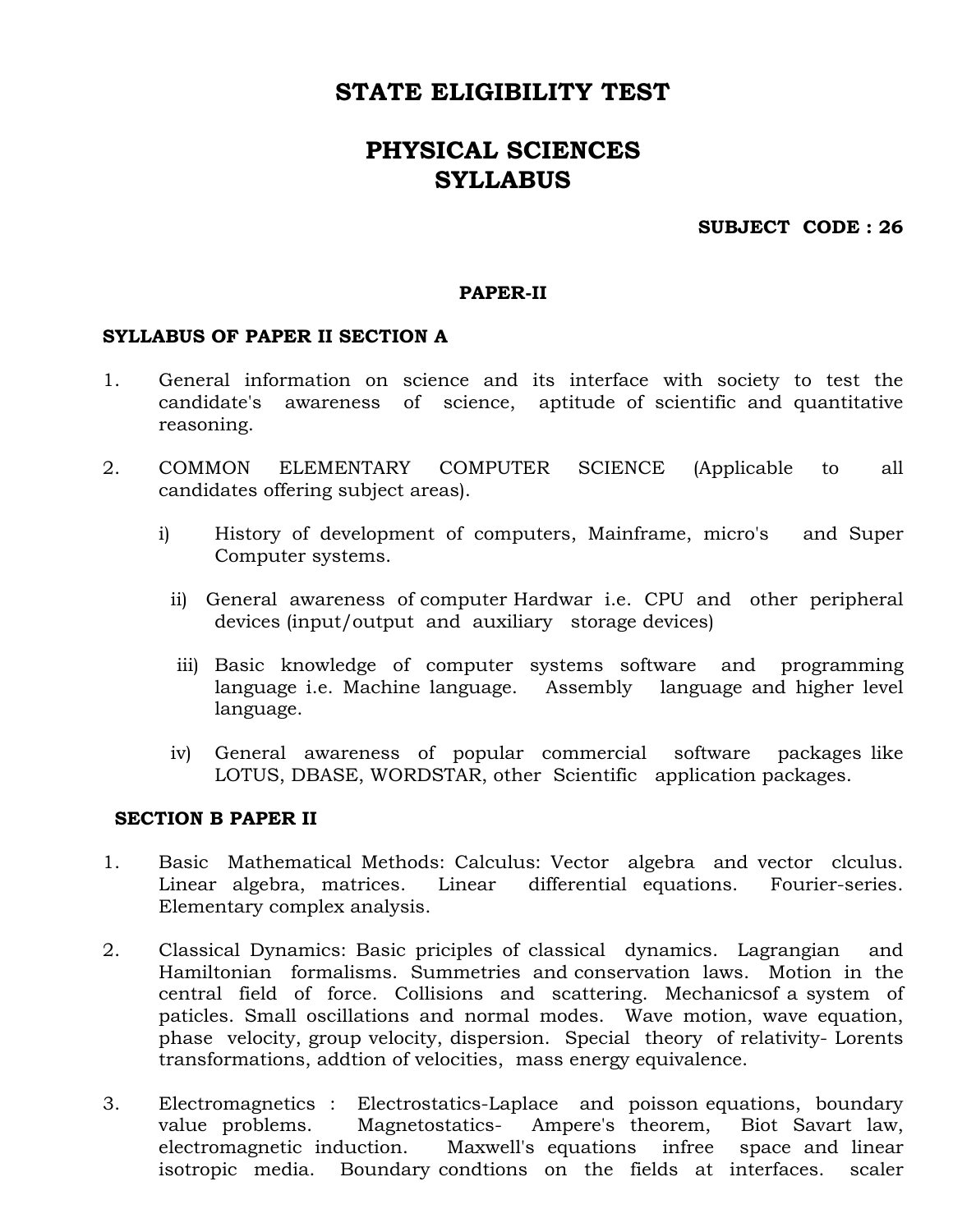and vector potentials. Gauge invariance. Electromagnetic waves-reflection and refraction dispersion, interference, coherence, diffraction, polarization. Electrodynamics of charges particle in electric and magnetic fields. Radiation from moving charges, radiation from a dipole. Retarded potential.

- 4. Quantum Physics and Applications: Wave particle duality. Heisenberg's uncertainty principle. The schrodinger equation particle in box, Harmonic Oscillator, Tunnelling through a barrier. Motion in a central potential orbital angular momentum. Angular momentum algebra, spin . Addtion of angular momengta. Time independent perturbation theory. Fermi's Golden rule. Elementary theory of scattering in a Central potential. Phase shifts, partial wave analysis, Born approximation, identical particles, spin statistics connection.
- 5. Thermodynamic and Statistical Physics: Laws of thermodynamics and their consequences, Thermodynamic potentials and Maxwell's relations. Chemical potential phase equilibria. Phase space, microstates and macrostates. Partition function. Free energy and connection with thermodynamic quantities. Classical and quantum statistics. Degenerate electron gas. Blackbody radiation and Plank's distribution law. Bose Einstein condensation. Einstein and Debye models for Latticce specific heat.
- 6. Experimental Design: Measurement of fundamental constants: e,h,c. Measurement of high and low Resistances, L and C.

 Detection of X-Rays, Gamma rays, Charges particles, neutrons etc. lonization chamber, proportional counter, GM counter, scintillation detectors, solid state detectors. Emission and Absorption spectroscopy. Measurement of Magnetic field, Hall effect, magnetoresistance, X-ray and neutron Diffraction.

Measurement of energy and time using electronic signals from the detectors and associated instrumentation. Signal processing, A/D conversion and multichannel analyzers, Time of flight technique, coincidence Measurements; true to chance ration correlation studies.

 Error Analysis and Hypothesis testing: Propagation of errors, Plotting of Graph, Distributions Least squares fitting, criteria for goodness of fitschi square test.

#### PAPER-III

1. Electronics: Physics of p-n junction. Diode as a circuit element; clippiong, clamping; Rectification, Zener regulated power supply.

 Transistor as a circuit element: CC, CB and CE configuration Transistor as a switch, or, and, NOT gates.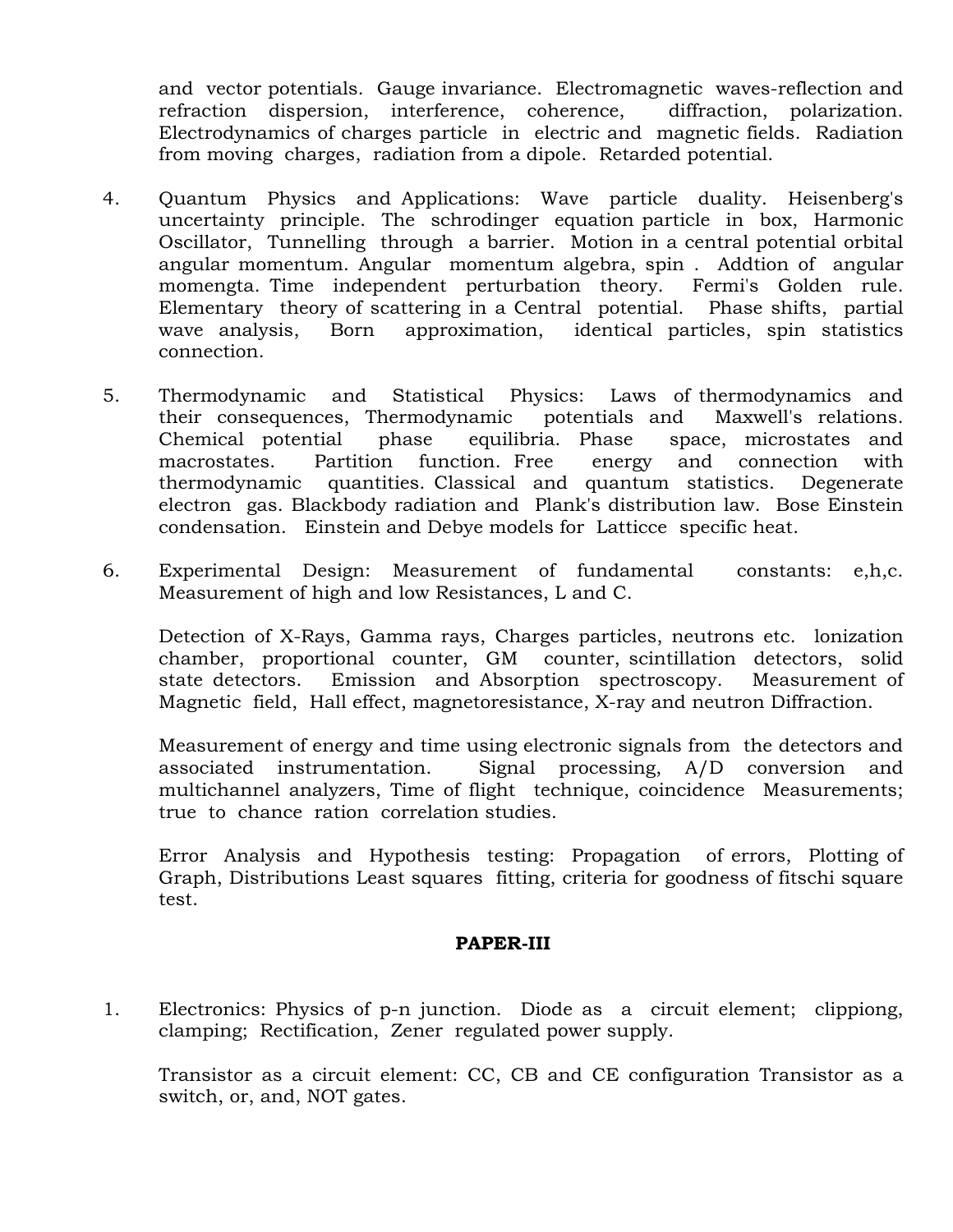Feed back in Amplifier and its applications: Inverting, non-inverting Amplifier, adder, integrator, differentiator, wave from generator, comparator & schmidt trigger.

 Digital- integrated Circuits: NAND & NOR gatges as building blocks, X-OR gate, simple combinational circuits, Half and Full adder, Flip- flop shift register counters.

Basic Principles of A/D & D/A converters: Simple applications of A/D and D/A converters.

2. Atomic and Molecular Physics: Quantum states of an electron in an atom. Hydogen atom spectrum, electron spin. Stern Gerlash experiment. Spin-orbit coupling, fine structure, relativistic correction, spectroscopic terms and selection rules, hyperfine structure. Exchange symmetry of wave functions. Pauli's exclusion principles, periodic tgable alkali, type spectra LS & JJ coupling, Zeeman, Paschen- Black and Stark effects.

X-Rays and Augertransitions, compton effect. Principles of ESR, NMR.

Molecular Physics Convalent, ion ic and Van der Wall's interaction.

Rotation/vibration spectra. Raman Spectra, Selection rules, nuclear spin and intensity alternation, isotope effects, electronic states of diatomic molecules, Frank condon principle. Lasers-Spontaneous and stimulated emission, optical pumping, population inversion, coherence (temporal and spatial) simple description of Ammonia maser, CO2 and He Ne lasers.

3. Condensed Matter Physics: Crystal classes and systems, 2d and 3d lattices, Bonding of common crystal structure, reciprocal lattice, diffraction and structure factor, elementary ideas about point defects and dislocations.

 Lattice vibrations, phonons, specific heat of solids,free electron theory- Fermi statistics; heat capacity.

Electron motion in periodic potential energy bands in metals, ensulators and semi-conductors; tight binding approximation; impurity levels in doped semiconductors.

Electronic transport from classical kinetic theory, electrical and thermal conductivity. Hall effect and thermo electric power transport in semiconductors.

Di-Electrics-Polarization mechanisms, clausius- Mossotti equation, Fiezo, Pyro and ferro electricity.

Dia and Para magnetism; exchange interactions, magnetic order, ferro, anti ferro and ferrimagnetism. Super conductivity- basic phenmenology; Meissner effect, type-1 and type-2, super conductors, BCS pairing mechanism.